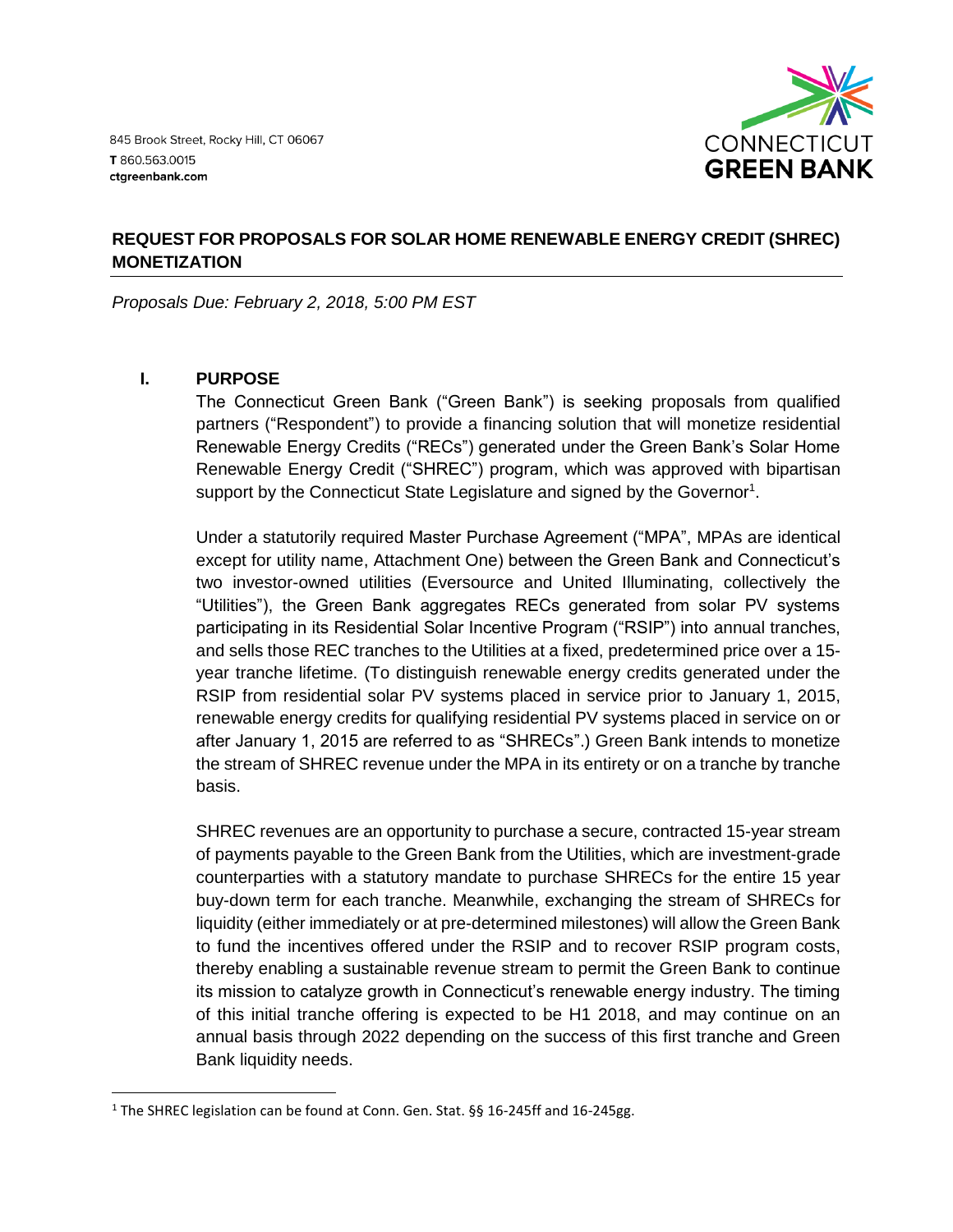## **II. GREEN BANK BACKGROUND**

The Green Bank was established by Connecticut's General Assembly on July 1, 2011 as a quasi-public agency that superseded the former Connecticut Clean Energy Fund. The Green Bank's vision is to lead the green bank movement by accelerating private investment in clean energy deployment for Connecticut in order to achieve economic prosperity, create jobs, promote energy security, and address climate change. The Green Bank's mission is to support the Governor's and Legislature's energy strategy to achieve cleaner, cheaper and more reliable sources of energy while creating jobs and supporting local economic development. As the nation's first "green bank", the Green Bank leverages public and private funds to drive investment and accelerate clean energy deployment in Connecticut. For more information about the Green Bank, please visit www.ctgreenbank.com.

# **III. PROGRAM BACKGROUND**

## **a. Residential Solar Incentive Program (RSIP)**

Connecticut's RSIP is a declining block incentive designed by the Green Bank in 2011 to help meet the state's Renewable Portfolio Standard goals and deploy 30 MW of new residential PV installation. The RSIP program was quickly oversubscribed, meeting the state's 30 MW deployment target in 2014, eight years ahead of schedule. As a result, a new deployment target of 300 MW by 2022 was initiated with the passage of Public Act 15-194.

Under the RSIP, the Green Bank provide two types of incentives:

- Homeowners that own their own system are eligible for an Expected Performance Based Buydown ("EPBB") incentive as a \$/W installed upfront cost reduction for system purchases;
- Third-party system owners ("TPOs") may receive a Performance-Based Incentive ("PBI") for systems leased to homeowners (or for PPA systems) consisting of quarterly payments for 6 years based on actual system performance.

In exchange for the incentives described above, the Green Bank is assigned all rights, title and interest to the SHRECs and any other environmental attributes generated by homes participating in the RSIP program. To continue to meet the state's demand for residential solar and funding the RSIP program, the Connecticut Legislature established the SHREC program to enable the Green Bank to easily and reliably monetize the stream of RECs generated from RSIP systems.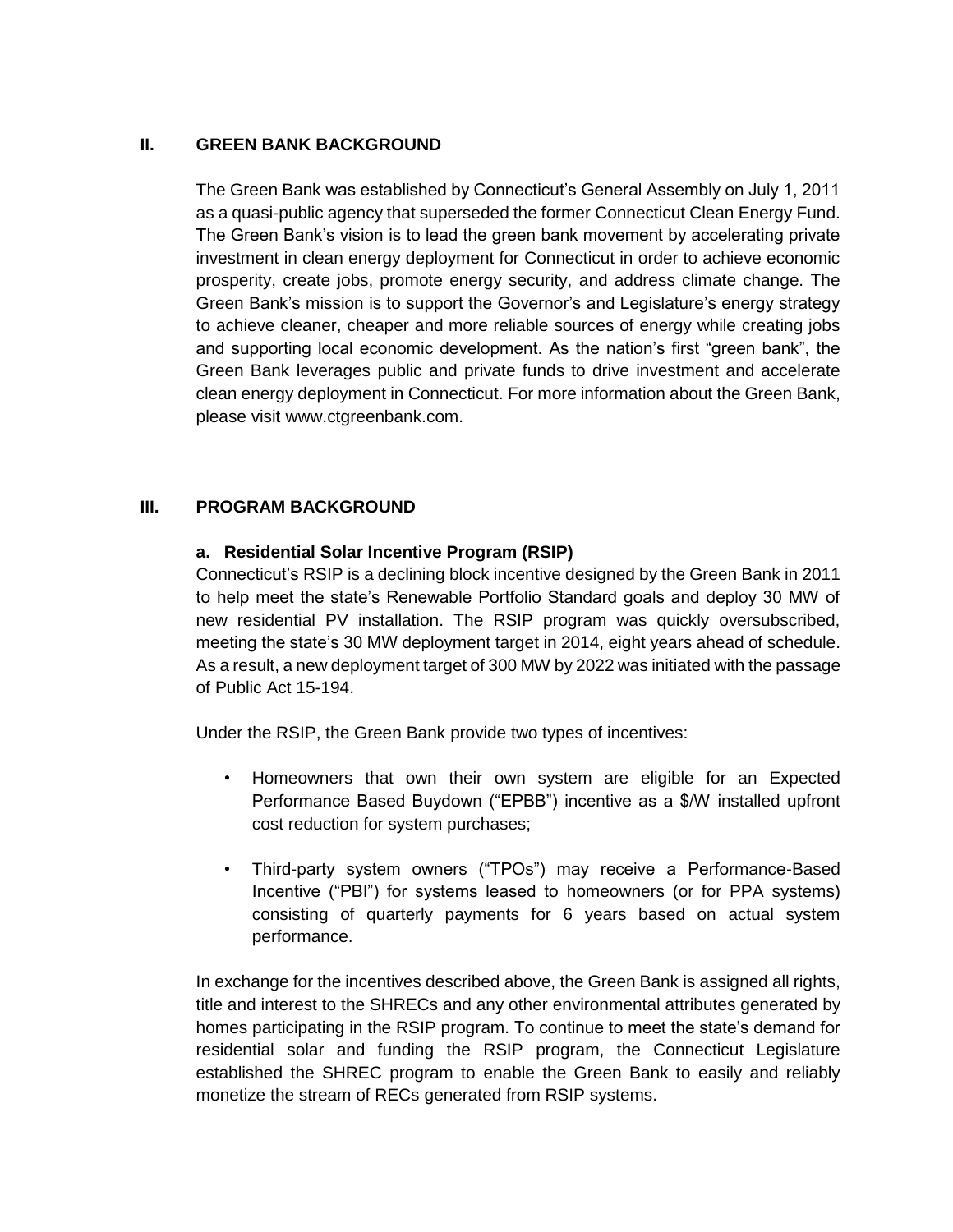### **b. SHREC Program**

Under the SHREC program, the Utilities are statutorily mandated to enter into 15-year contracts with the Green Bank to purchase the respective tranche of SHRECs generated by solar PV systems receiving the RSIP incentive. The agreement is governed by the MPA, which was jointly filed and approved by the CT Public Utilities Regulatory Authority ("PURA") (see appendix for a summary of the MPA). Each year of newly installed solar PV systems constitute a tranche of SHRECs. The Utilities are obligated (by statute and the MPA) to purchase each new tranche of SHRECs for the 15-year delivery term of each tranche, at a price fixed at the time the tranche is sold to the Utilities. Under [PURA Docket No. 16-05-07,](http://www.dpuc.state.ct.us/dockcurr.nsf/(Web+Main+View/All+Dockets)?OpenView&StartKey=16-05-07) PURA has guaranteed the Utilities cost recovery for the program via a statutorily-protected component of electric rates. A detailed explanation of the program structure is included below.



During installation of a residential solar PV system in the RSIP Program ("SHREC System") qualified solar contractors or third-party owners like SolarCity or SunRun apply for the RSIP incentive via the Green Bank. Upon determining the system meets eligibility criteria, the Green Bank grants either an EPBB or PBI incentive to the applicant. In exchange, the Green Bank is assigned all rights, title and interest in the SHRECs and any other environmental attributes generated by the SHREC System. As further explained in the appended contract summary, the Green Bank will register SHRECs with NEPOOL GIS through their standard REC creation process, and once registered these SHRECs will reside in the Green Bank's NEPOOL GIS account. The Green Bank will then transfer SHRECs to the Utilities via NEPOOL's Forward Certificate Transfer process at the price agreed upon in the MPA. The Utilities are then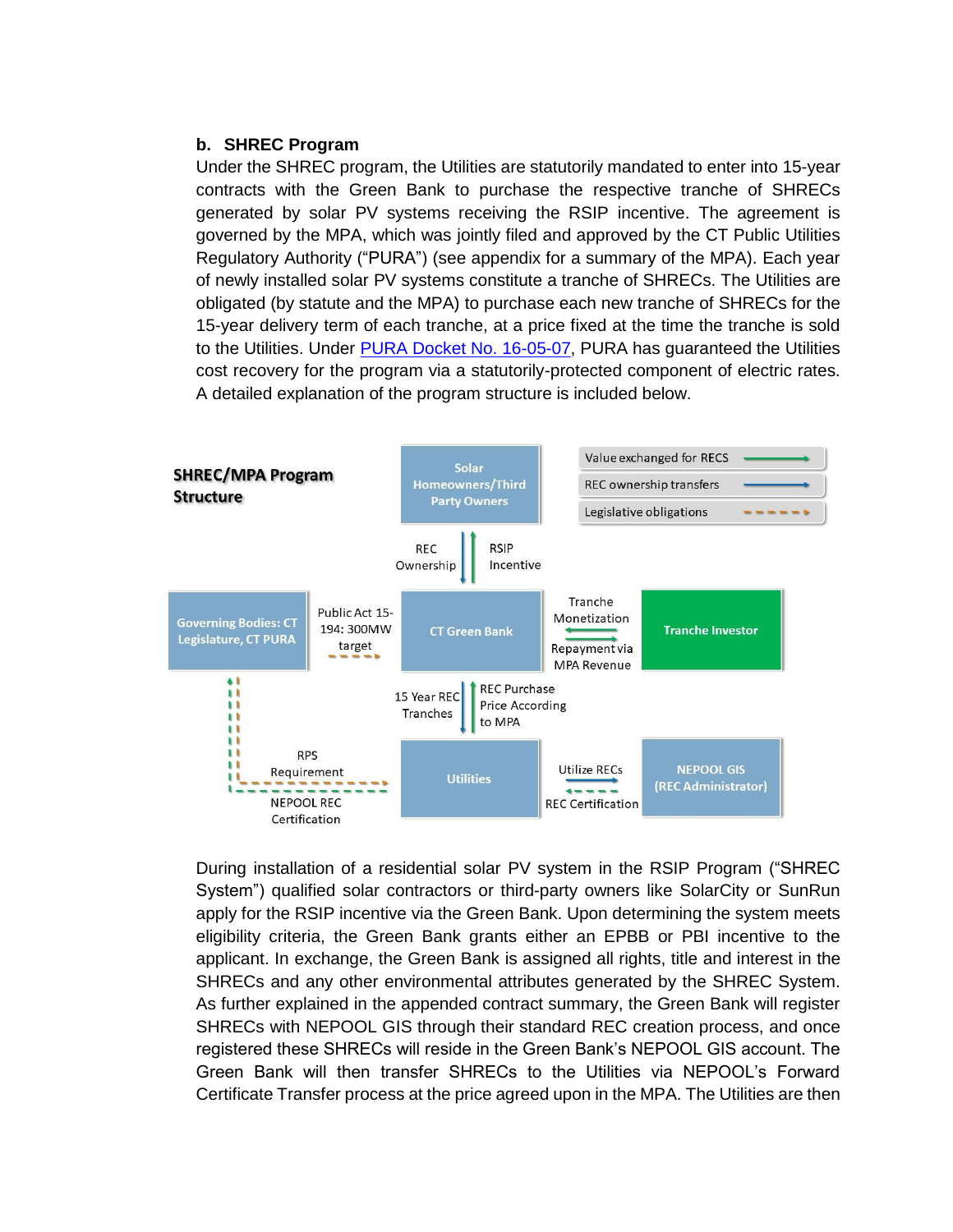required to transfer payment electronically to the Green Bank by the final business day of the month following the SHREC transfer (i.e., every quarter during the life of each tranche as the RECs are produced by the related solar PV systems). As SHREC generation will occur quarterly following the NEPOOL GIS REC creation process, detailed further in the MPA contract summary and included as Attachment Two, the stream of payments from the Utilities to the Green Bank will be quarterly as well.

The MPA will allow both the Green Bank and the Utilities to accomplish certain legislative goals – specifically, the Green Bank's goal of 300 MW of residential solar deployment by 2022 and the Utilities' compliance with Connecticut's renewable portfolio standard (or "RPS") target. Only residential solar PV systems with incentives from the Green Bank approved on or after January 1, 2015 are eligible for the SHREC program; with approximately 56 MW of residential solar PV installed prior to January 1, 2015 under the RSIP, there is a maximum of approximately 244 MW of SHRECeligible residential solar PV that can be deployed.

The final element in the SHREC structure enables the Green Bank to monetize a tranche with a tranche Investor or financing counterparty. The MPA provides for collateral assignment of the revenue streams associated with SHREC generation without consent of the Utilities as it relates to financing the future revenue stream of the SHRECs. The SHREC statute and MPA provided for these features specifically and the intent is to allow the Green Bank to monetize the SHRECs anticipated cash flow streams. The MPA requires the Green Bank to continue to execute all obligations to the Utilities as the seller of SHRECs in the event of such collateral assignment, and will merely pass on the revenue streams associated with SHREC generation to the assignee.

The program automatically terminates at the earliest of 300 MW of CT residential solar PV deployment or December 31, 2022, so there will be at most six tranches of SHREC and no new tranches will be created for post-December 31, 2022 systems. However, each utility's obligation to purchase SHRECs will continue until each and every Tranche sold to the utilities has run its 15-year course.

The First tranche, with a tranche Delivery Term Start Date (as defined in the MPA) of January 1, 2017, consists of 6797 SHREC Systems representing a total "nameplate" capacity of 47.18 MW and was executed by the Green Bank and the Utilities as of July 1, 2017. Assuming an average capacity factor of 13% across the tranche 1 portfolio, these systems can be expected to generate roughly 53.7 MWh of electricity in their first year of operation. Taking into effect an annual rate of degradation of one-half percent and a Tranche Purchase Price (as defined in the MPA) of \$50/MWh, the Green Bank projects gross SHREC revenues of \$38.7M over the 15 year term of the first tranche. $<sup>2</sup>$  The aggregation of these SHREC Systems in the first Tranche was approved</sup>

 $\overline{\phantom{a}}$ 

 $2$  These figures are estimates of production only and no guarantee of ultimate performance is offered, granted, suggested or implied.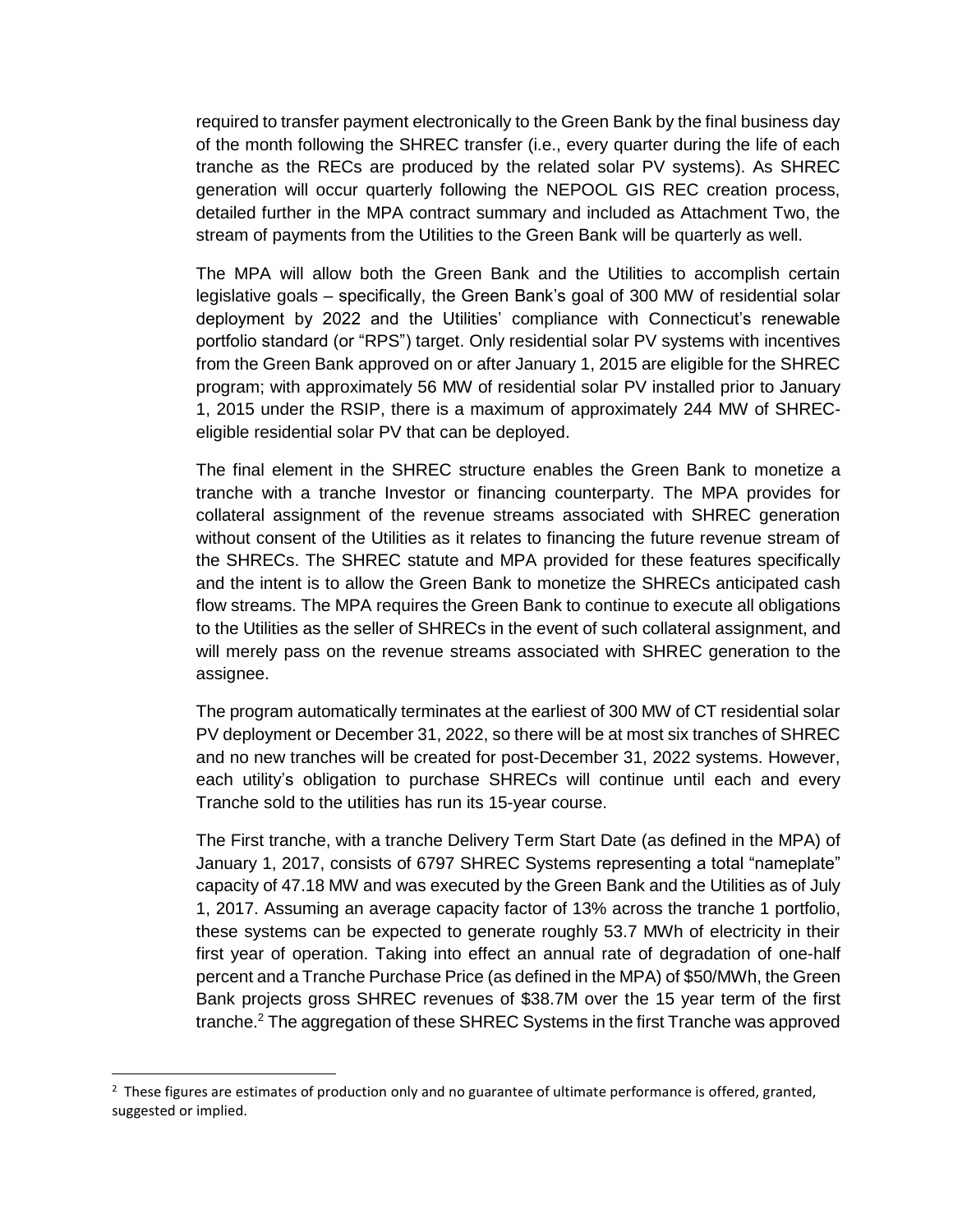by PURA in May of 2017 through Docket Nos. 16-08-45, 17-03-37, 17-03-38, 17-03- 39, 17-03-40, and 17-03-41.

# **IV. SCOPE OF SERVICES**

Given the long-term, highly secure, and predictable nature of SHREC revenue, the Green Bank is issuing this RFP to secure a financing solution with the goal of meeting SHREC-related costs and obligations including incentive payments and administrative overhead, and enhancing the Green Bank's mission to accelerate clean energy deployment in Connecticut. We are seeking a solution that may include a securitization or other structured finance products. Credit enhancement or production assurance (by the Green Bank or others) may be available through this competitive RFP.

Given that one of our goals is to "develop and implement strategies that bring down the cost of clean energy in order to make it more accessible and affordable to consumers," the Green Bank expects that an important aspect of the winning RFP will be a cost-effective financing arrangement while achieving Green Bank goals.

While initially envisioned to be a monetization of the first Tranche, the Green Bank will seek a solution that would allow for the monetization of future tranches as needed.

Underwriting services shall include but may not be limited to the following:

- Capital markets advice including prospective cost of capital, advance rate, and ratings strategy.
- Investor research and outreach.
- Guidance through the Rating Agency process.
- Support through a Green Bond Certification process.
- Bridge financing (potentially combined with a "mini-perm" facility) to facilitate the orderly monetization of SHRECs utilizing a public issuance or private placement of securities.
- Engage other applicable third parties necessary for product development.
- Placement of monetized SHREC product with investors or other structured finance solution.

## **V. SUBMISSION CRITERIA & OTHER REQUIREMENTS**

Respondents will be assessed based on the following items in their response. Evidence or description of ability to provide these items should be clearly addressed within the response to this RFP.

- a. Ability to perform the above scope of work
- b. Economic profile of the structure (e.g., flow of funds, timing of structural elements (such as bridge financing, expected cost of capital to be realized, advance rate, etc.))
- c. Efficient structuring and transaction costs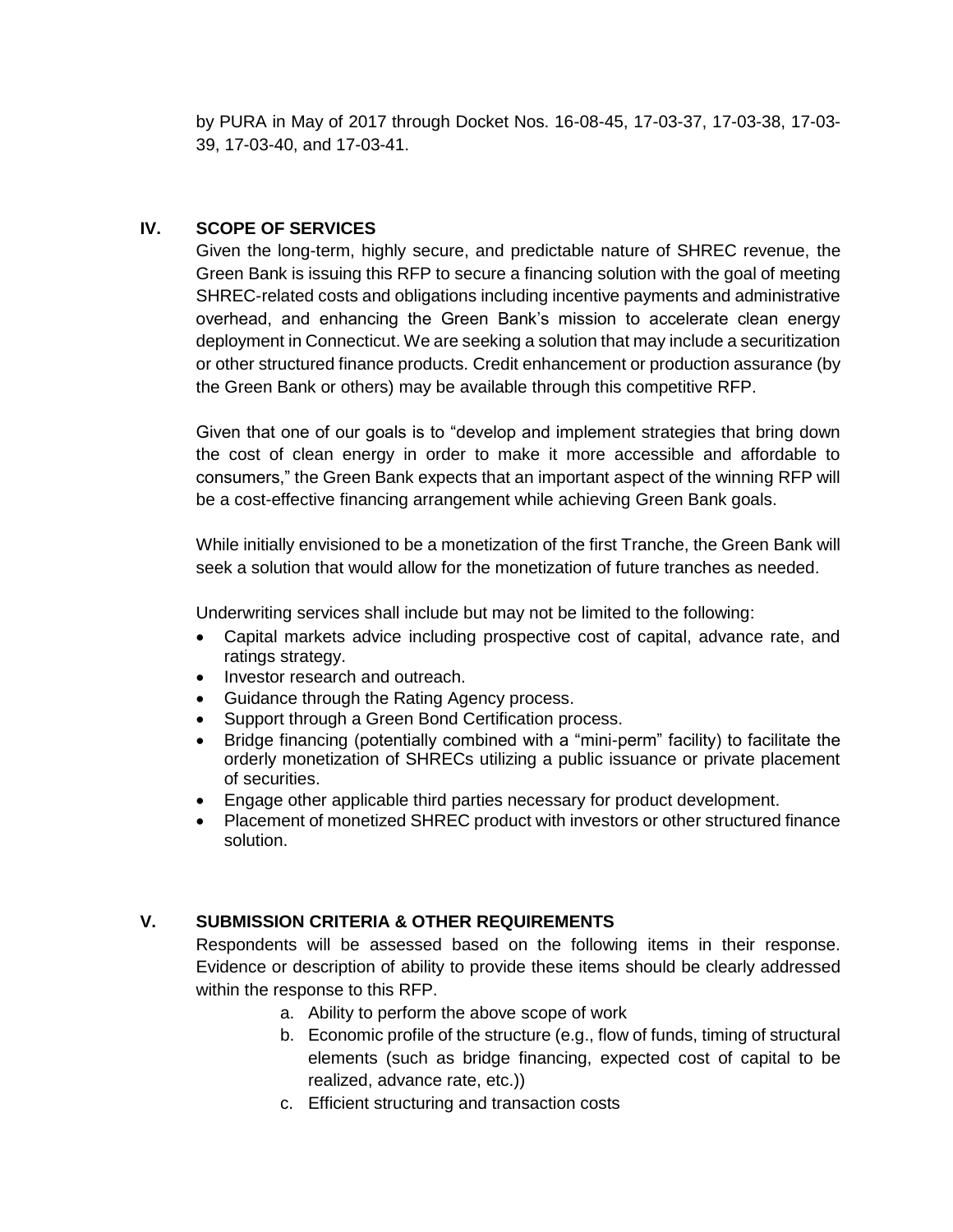- d. Ability to source Connecticut-based investors with strategic value to the Green Bank
- e. Ability to meet Green Bank's desired timeline of a realization of proceeds by 15 May 2018
- f. Ability to optimize the above criteria based on the credit enhancements described below under Product Optimization. Specifically, respondents should provide estimates of the increased value the Green Bank might achieve via inclusion of any or all of the suggested enhancements
- g. Experience with clean energy securitizations and green bonds.

# **Work Experience & Capabilities**

Respondent should also include information on the following, demonstrating applicable work experience:

- Number and size of similar products for which the respondent has provided underwriting services in the past
- Length of time respondent has been providing underwriting services for ABS products
- Location of offices that would be involved in partnership with the Green Bank
- Resumes of key personnel anticipated to support SHREC underwriting
- Relevant ABS underwriting references for either firm or key personnel involved

# **Product Optimization**

The Green Bank's expertise includes the provision of various credit enhancements used to mitigate risk, decrease cost of capital, and generally enable novel financial structures for renewable energy investments. To that end, the Green Bank is open to exploring the following options for enhancing the credit of a SHREC monetization product:

- Maintenance of Reserve Accounts
- Subordination via class-based structuring of product
- Inclusion of production insurance covering 95% of the P50 production level
- Overcollateralization

In addition to the above credit enhancements, the Green Bank encourages respondents to include suggestions for alternative forms of credit enhancement so as to maximize the economic benefit to the Green Bank while minimizing risk to the organization.

Flexibility with regards to timing of cash flows is an additional point of interest for the Green Bank. Therefore, the ability to flexibly draw upon the proceeds of a given tranche monetization or to hold the proceeds off the Green Bank's balance sheet in an escrow or other account until needed is attractive to the Green Bank. Please address respondent's ability to provide these services in your response.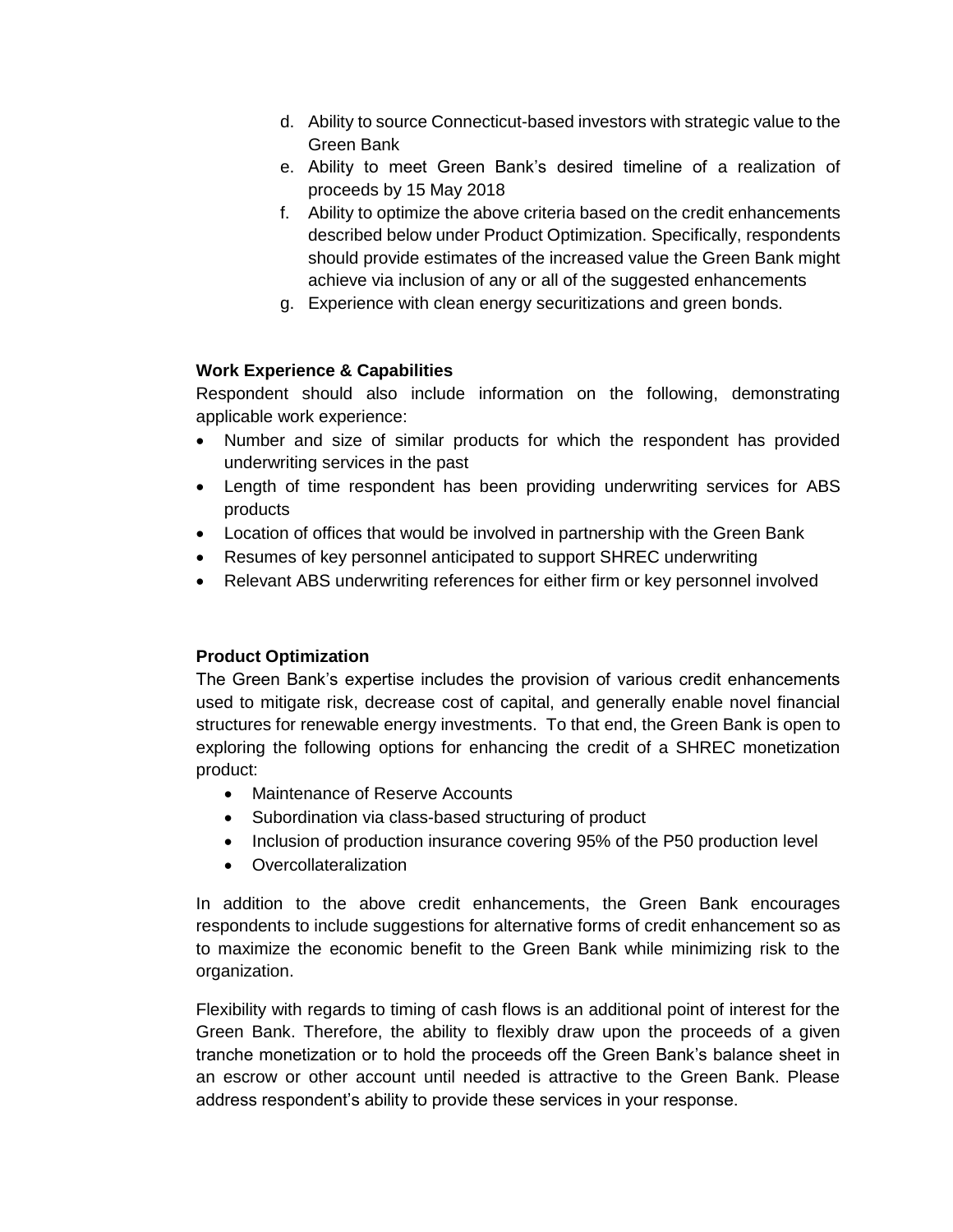# **VI. RFP MILESTONES AND TIMING Submission Process**

Each respondent shall carefully examine this RFP and any and all amendments, exhibits, revisions, and other data and materials provided with respect to this RFP process. Respondents should familiarize themselves with all proposal requirements prior to submitting their proposal. Should the respondent require clarifications or wish to request interpretations of any kind, the respondent shall submit a written request electronically t[o mike.yu@ctgreenbank.com](mailto:mike.yu@ctgreenbank.com) by January 12, 2018. The Green Bank shall respond to such written requests in kind and may, if it so determines, disseminate such written responses to other prospective respondents.

The following requirements must be observed for all proposals:

- a. Proposals must be received no later than **5:00pm Eastern Time on February 2, 2018**. Proposals received after the aforementioned date and time will not be considered.
- b. Proposals must be submitted electronically at the following email address: [mike.yu@ctgreenbank.com.](mailto:mike.yu@ctgreenbank.com) The subject line should be identified as: "SHREC RFP Response".
- c. The Green Bank reserves the right to request an interview, supplemental information, and/or clarification from respondents as deemed necessary.
- d. Key Dates:

| <b>Project Milestone</b>             | <b>Estimated Date</b>         |
|--------------------------------------|-------------------------------|
| <b>RFP Released</b>                  | December 19, 2017             |
| <b>Clarification Questions Due</b>   | January 12, 2018              |
| <b>Webinar Q&amp;A Session</b>       | January 16, 2018              |
| <b>RFP Responses Due</b>             | February 2, 2018              |
| <b>Respondent Award Notification</b> | February 16, 2018 (estimated) |

## **Proposal Format**

The following format should be followed in order to provide Green Bank with a working basis on which to compare one proposal with another. Each of the elements within this outline is expected to be addressed in any submitted proposal. However, additions may be made where necessary for purposes of clarification or amplification.

- 1. The response must contain a cover letter addressed to the Green Bank, signed by an officer of the firm or an individual authorized by the firm to commit the firm to the contents of the response. The cover letter should include the following information:
	- a. Respondent Information:
		- i. Name of Respondent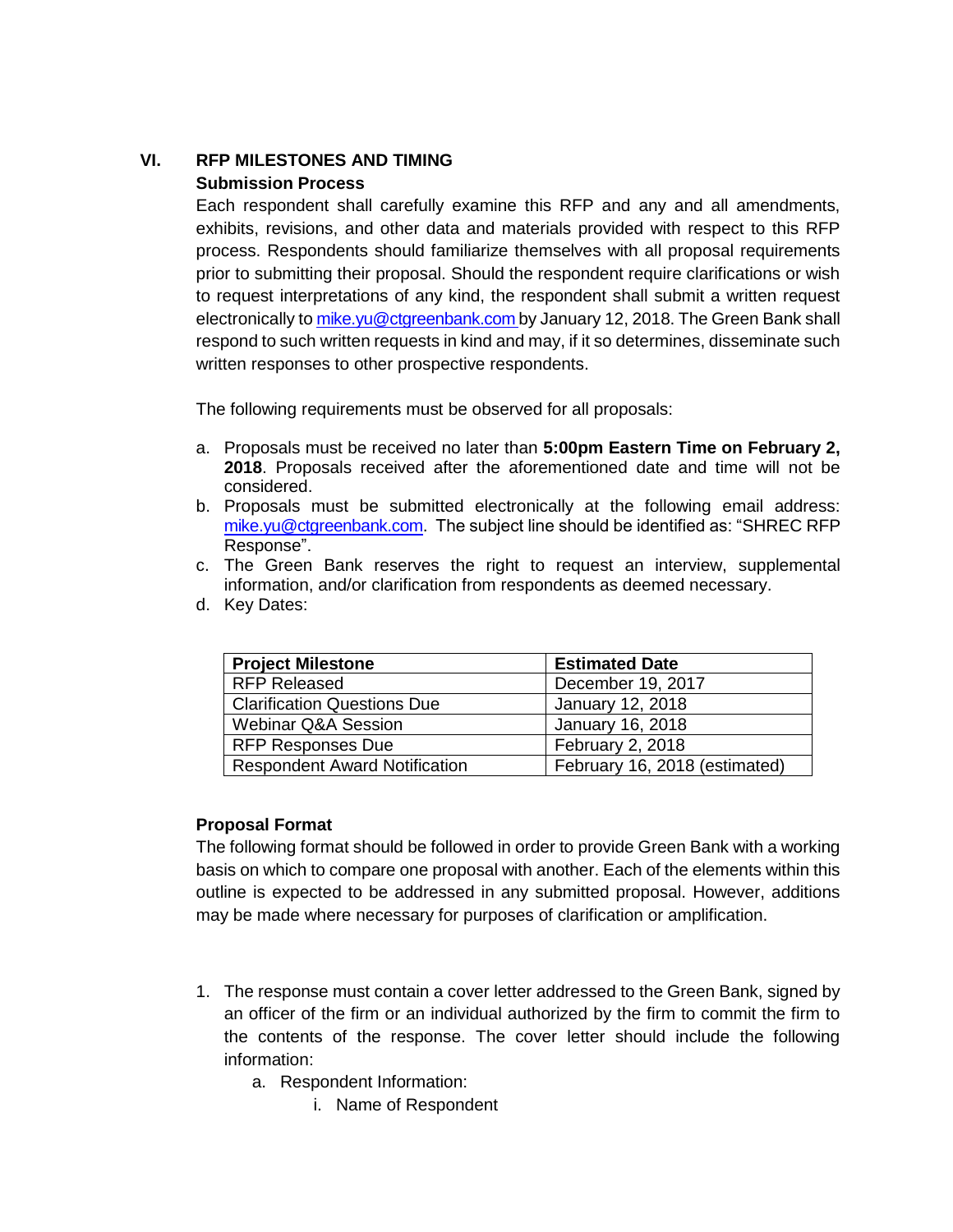- ii. Business address of headquarters and Connecticut office(s), if applicable
- iii. Respondent's main contact name, title, telephone number and email address
- iv. Acknowledge receipt, completion and submission of required Legal and Policy Attachments; and
- v. A statement that the Respondent has thoroughly reviewed the RFP and acknowledges compliance with the requirements of the RFP and accepts all terms and conditions included in the RFP.
- 2. Executive summary outlining the proposed structure
	- a. Include a capital flow chart
	- b. Include a proposed milestone table
- 3. Key structuring and economic terms including bridge facility (if applicable), miniperm facility (if applicable), cost of capital, advance rate, use of credit enhancement, costs, etc.
- 4. Capital markets strategy including ratings approach, investor outreach, and placement strategy.
- 5. General background of your organization, including experience on analogous deals the firm has completed. Describe your firm's institutional and retail marketing capabilities, including number, location, and type of offices or facilities that your firm maintains nationally and in the State. Describe any specialized business segments that your firm can bring to the Green Bank's transaction.
- 6. Provide a summary of qualifications for each of the individuals in your firm who would be assigned to the deal.
- 7. Description of any litigation, pending judgments, etc., which could affect the proposer's ability to enter into an agreement with Green Bank. A description of the circumstances involved in any defaults by the proposer. If you have been subjected to any outside audits in the past three years, state by whom the audit was performed, for whom, the facility involved, and the results of the audit.
- 8. Examples of other certified green financings/securitizations in which the firm has been involved.
- 9. Other: include in the proposal any other information you may deem relevant or helpful in Green Bank's evaluation of the proposal.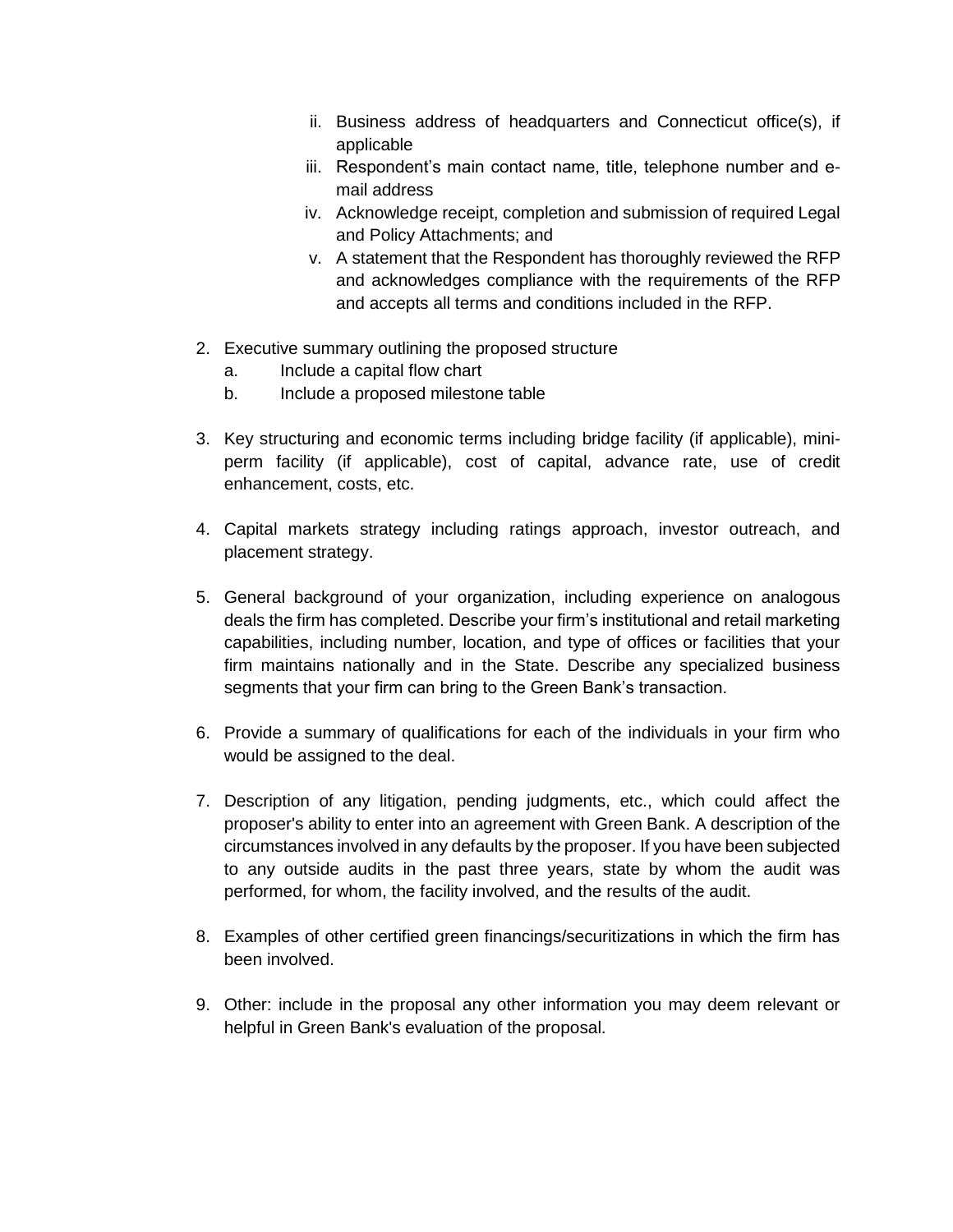## **VII. GENERAL TERMS AND CONDITIONS**

If Respondent elects to respond to this RFP, submission of your proposal assumes the acceptance of the following understandings:

1. The Green Bank reserves the right to reject any or all of the proposals received in response to the RFP, to waive irregularities or to cancel or modify the RFP in any way, and at any time the Green Bank chooses, in its sole discretion, if the Green Bank determines that it is in the interest of the Green Bank.

2. The Green Bank further reserves the right to make awards under this RFP without discussion of the proposals received. Proposals should be submitted on the most favorable terms from a technical, qualifications, and price standpoint. The Green Bank reserves the right not to accept the lowest priced proposal.

3. Proposals must be signed by an authorized officer of the Respondent. Proposals must also provide name, title, address and telephone number for individuals with authority to negotiate and contractually bind Respondent, and for those who may be contacted for the purpose of clarifying or supporting the information provided in the proposal.

4. The Green Bank will not be responsible for any expenses incurred by any proposer in conjunction with the preparation or presentation of any proposal with respect to this RFP.

5. The Green Bank's selection of an Respondent(s) through this RFP is not an offer and the Green Bank reserves the right to continue negotiations with the selected Respondent(s) until the parties reach a mutual agreement.

6. **Respondent will execute a Professional Service Agreement (PSA) as set forth in the attached Exhibit A. If the Respondent does not agree with any of the specific terms set forth in the PSA, the Respondent must set forth such terms and rationale in your response to this RFP. The Respondent may also add to the PSA additional terms specific to the proposed business relationship.**

**THE GREEN BANK IS SUBJECT TO THE REQUIREMENTS OUTLINED IN SECTIONS 16-245N OF THE CONNECTICUT GENERAL STATUTES. THE GREEN BANK SHALL HAVE NO LIABILITY OR OBLIGATION OF ANY SORT HEREUNDER, INCLUDING, WITHOUT LIMITATION, IF FOR ANY REASON OR NO REASON A BINDING AGREEMENT IS NOT ENTERED INTO WITH ANY PROPOSER. IN MAKING ITS SELECTION OF A SUCCESSFUL BIDDER, THE GREEN BANK MAY CONSIDER ANY AND ALL FACTORS AND CONSIDERATIONS WHICH GREEN BANK, IN ITS SOLE DISCRETION, DEEMS RELEVANT, THE RELATIVE IMPORTANCE OF WHICH SHALL BE IN THE SOLE DISCRETION OF THE GREEN BANK.**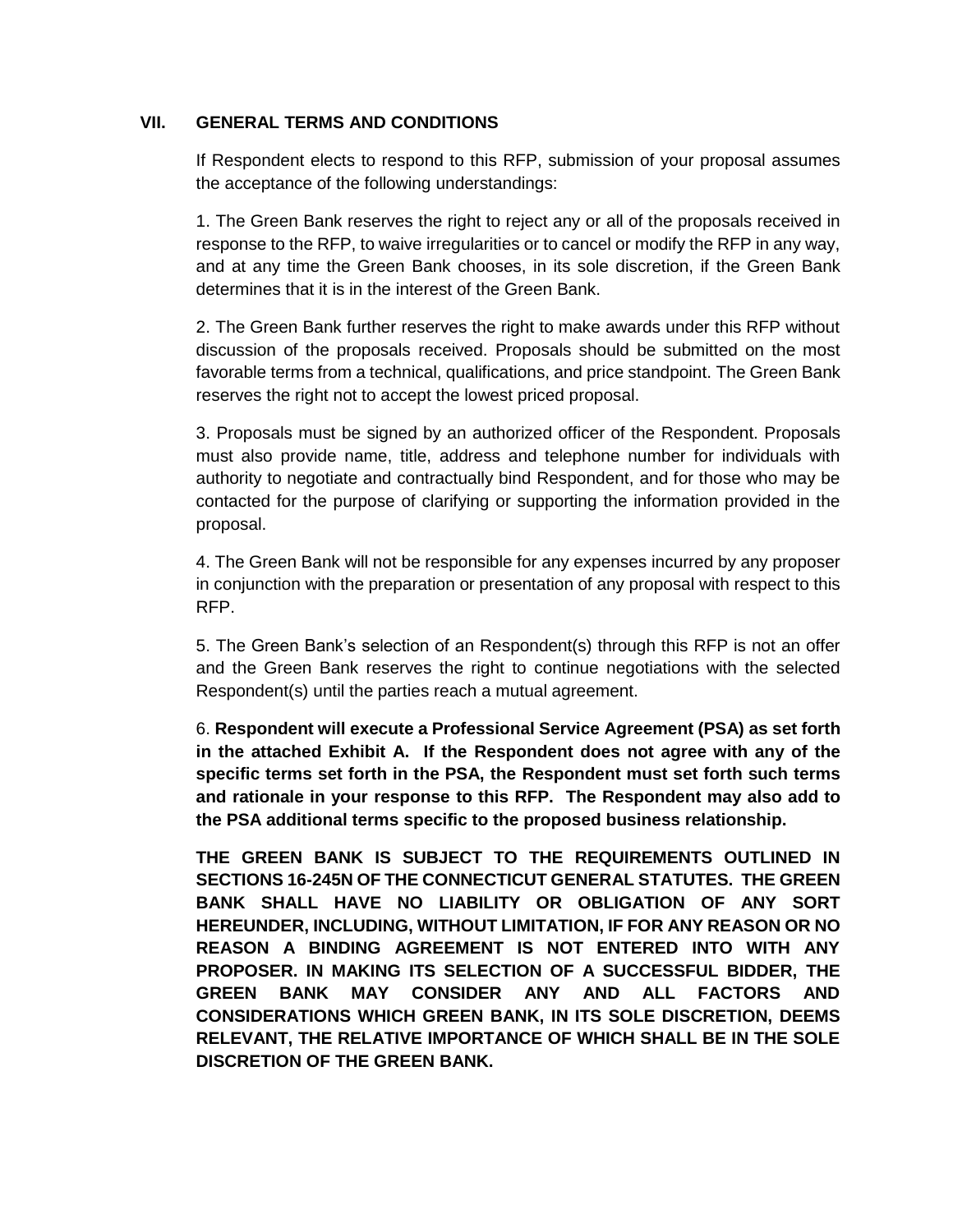# **VIII. ATTACHMENTS & APPENDICES**

# **a. List of Attachments**

- 1. Master Purchase Agreements (MPAs are identical except for name of the utility)
- 2. NEPOOL GIS Operating Rules
- 3. Green Bank RSIP Terms and Conditions
- 4. Executed Confirmations for Tranche 1 (Tranche Confirmations are identical except for name of the utility and system details)
- 5. Previous Three Years of CT Green Bank CAFRs

# **b. Appendices**

**Illustrative Economics** 

Master Purchase Agreement Summary

RSIP Program Eligibility Criteria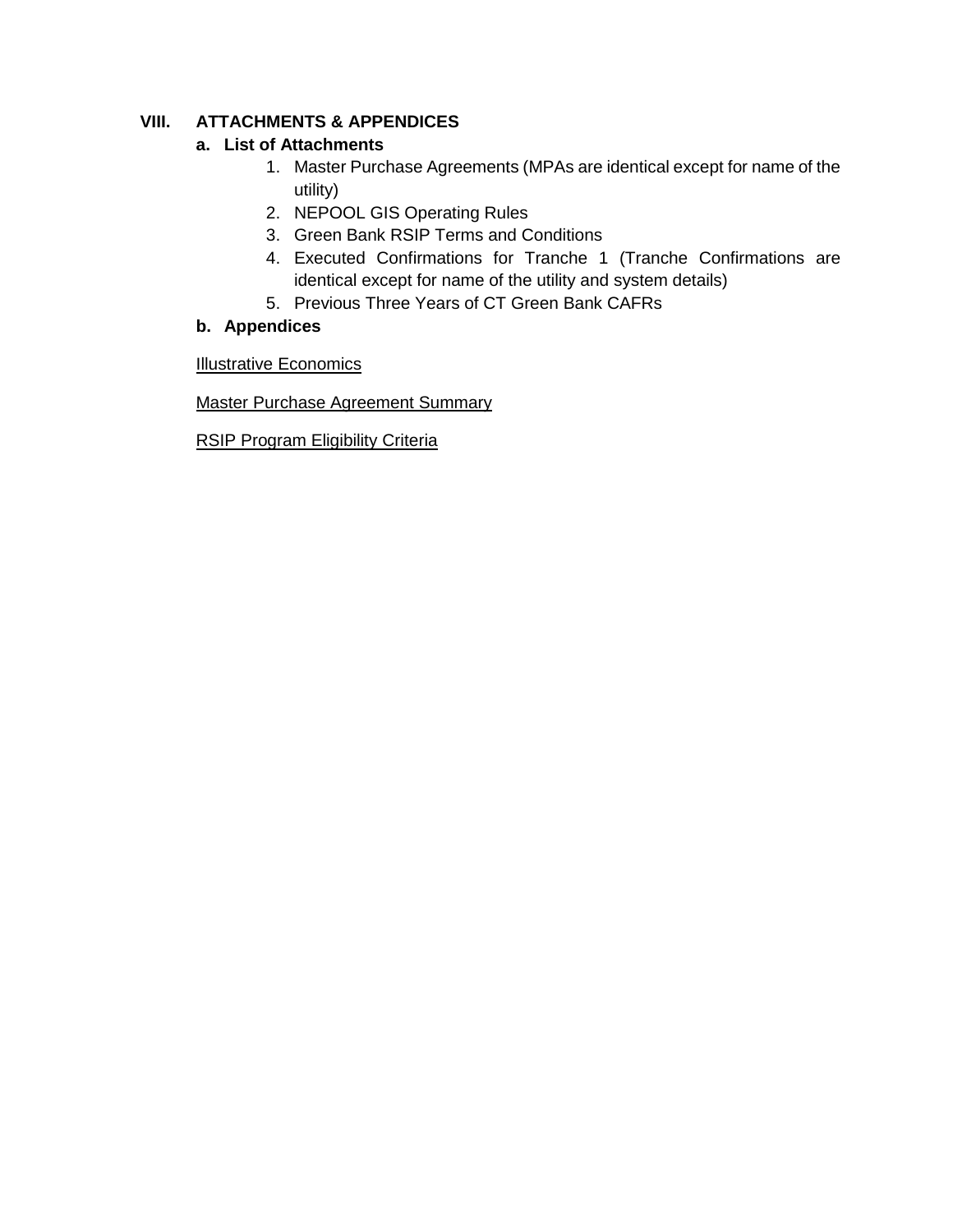# **Appendices**

# **Illustrative Economics**

| <b>Tranche</b> | <b>Effective Date</b> | <b>Total Forecasted</b><br>Revenue @<br><b>\$40/SHREC</b> | <b>Total Forecasted</b><br>Revenue @<br><b>\$45/SHREC</b> | <b>Total</b><br><b>Forecasted</b><br>Revenue @<br><b>\$50/SHREC</b> |
|----------------|-----------------------|-----------------------------------------------------------|-----------------------------------------------------------|---------------------------------------------------------------------|
| One            | 1/1/2017              | \$30,974,642.97                                           | \$34,846,473.34                                           | \$38,718,303.71                                                     |
| Two            | 1/1/2017              | \$27,585,082.99                                           | \$31,033,218.36                                           | \$34,481,353.73                                                     |
| <b>Three</b>   | 1/1/2018              | \$22,224,167.58                                           | \$25,002,188.52                                           | \$27,780,209.47                                                     |
| Four           | 1/1/2019              | \$23,493,588.76                                           | \$26,430,287.35                                           | \$29,366,985.95                                                     |
| <b>Five</b>    | 1/1/2020              | \$25,539,480.01                                           | \$28,731,915.01                                           | \$31,924,350.01                                                     |
| <b>Six</b>     | 1/1/2021              | \$24,422,268.29                                           | \$27,475,051.83                                           | \$30,527,835.37                                                     |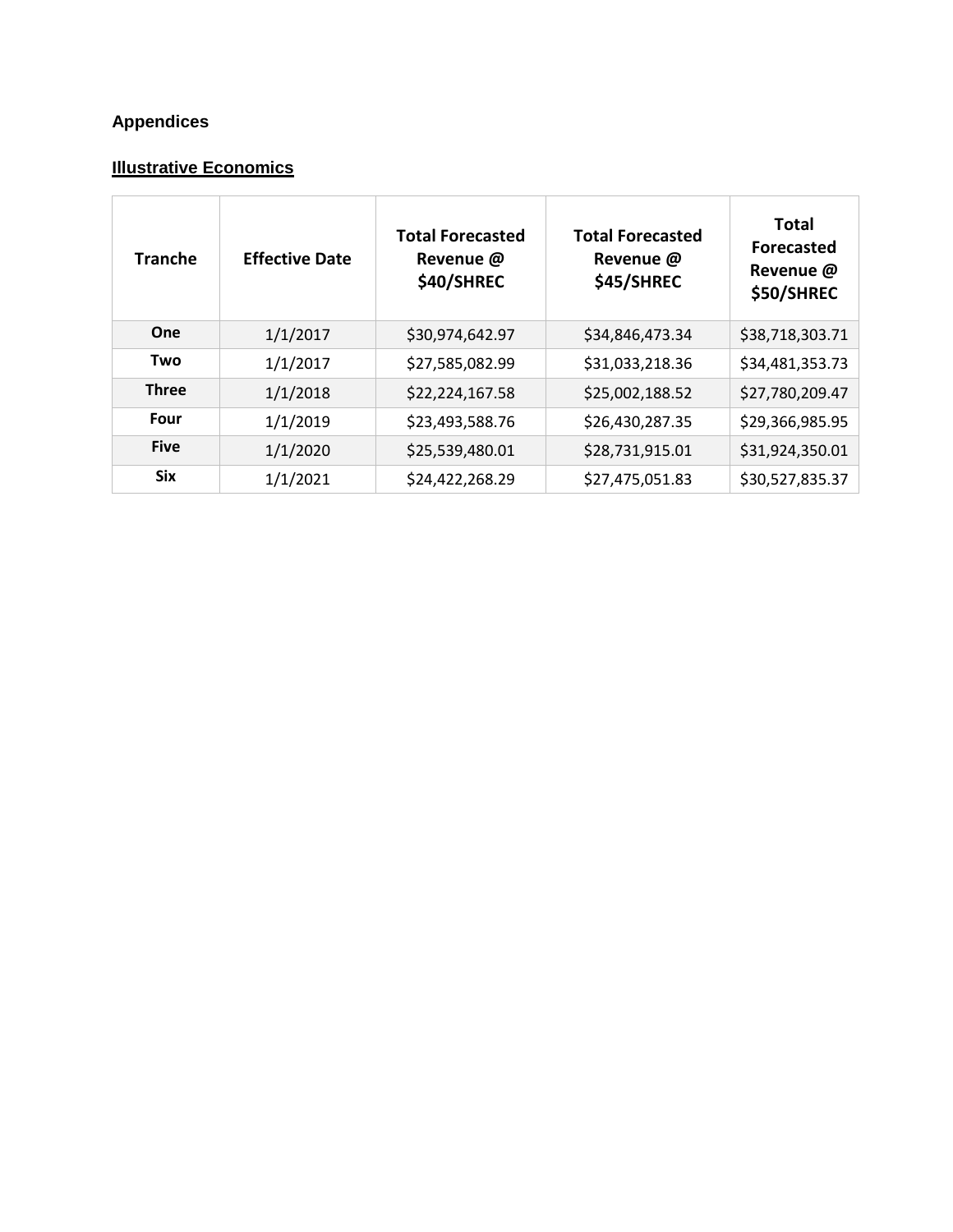# **Master Purchase Agreement Contract Summary<sup>3</sup>**

| <b>GENERAL TERMS</b>          |                                                                                 |  |
|-------------------------------|---------------------------------------------------------------------------------|--|
| Seller                        | Connecticut Green Bank                                                          |  |
| <b>Buyers</b>                 | Connecticut Light and Power Company dba Eversource Energy; United               |  |
|                               | <b>Illuminating Company</b>                                                     |  |
| <b>Buyer's Percentage</b>     | 80% of the SHRECs created within each Tranche for Eversource; 20% for United    |  |
| Entitlement                   | Illuminating. The Utilities are severally liable under the MPA - they are each  |  |
|                               | responsible only for their Buyer's Percentage Entitlement. Eversource, for      |  |
|                               | example, will not be required to purchase the remaining 20% of SHRECs set       |  |
|                               | aside for United Illuminating in the event United Illuminating is unable to     |  |
|                               | purchase it's 20% Buyer's Percentage Entitlement.                               |  |
| <b>Effective Date</b>         | February 7, 2017                                                                |  |
| Product                       | Solar Home Renewable Energy Credits (SHRECs), each representing one MWh         |  |
|                               | of solar electricity generated on or after January 1, 2015, and qualifying for  |  |
|                               | Connecticut Class I REC status. Individual SHRECs will be aggregated into       |  |
|                               | Tranches following the Tranche Definition described below                       |  |
| <b>Tranche Purchase Price</b> | The purchase price agreed upon on a per SHREC basis for a particular Tranche.   |  |
|                               | \$50.00 per SHREC as of the Effective Date, and may be different for each       |  |
|                               | subsequent tranche, declining commensurate with the RSIP as applicable.         |  |
|                               | Tranche Purchase Price is capped at the lesser of i) small ZRECs prices for the |  |
|                               | preceding year and ii) the price of the alternative compliance payment          |  |
|                               | pursuant to CGS Section 16-425(k) less five dollars (which amounts to \$50)     |  |
| Term                          | The Buyers' obligation to enter into Master Purchase Agreements commences       |  |
|                               | on the Effective Date, and expires at the earlier of a) 255.4 MW of aggregate   |  |
|                               | SHREC Projects (the Energy Act's 300MW target less the amount of projects       |  |
|                               | approved and installed under the RSIP program prior to 2015) or b) December     |  |
|                               | 31, 2022.                                                                       |  |

|                           | <b>TRANCHE TERMS &amp; PROCESS</b>                                                                                                                                                                                                                                                                                                                                                                                                                                                                             |
|---------------------------|----------------------------------------------------------------------------------------------------------------------------------------------------------------------------------------------------------------------------------------------------------------------------------------------------------------------------------------------------------------------------------------------------------------------------------------------------------------------------------------------------------------|
| <b>Tranche Definition</b> | For any given year, all SHRECs generated by SHREC Projects not included in a<br>prior tranche, and start producing SHRECs in time to be included in the<br>specified year's Trading Period for first quarter generation. The 2017 Tranche<br>will include all SHRECs with an NEPOOL creation date of July 15, 2017, for<br>example, and all SHRECs generated by the associated systems for 15 years<br>thereafter. See Creation Date & Trading Period below for further explanation<br>of the NEPOOL GIS rules |
| <b>SHREC Project</b>      | A qualifying Solar PV Project that:<br>Receives funding from the Green Bank<br>Is Certified by the CT PURA as a Class I renewable energy source<br>ii)<br>Emits no pollutants<br>iii)<br>Is on the customer side of the meter of a 1-4 family home<br>iv)<br>Is interconnected to the distribution system<br>v)                                                                                                                                                                                                |

 3 In case of ambiguity, please rely on the attached Master Purchase Agreements. This summary is provided as a convenience and is for explanatory purposes only.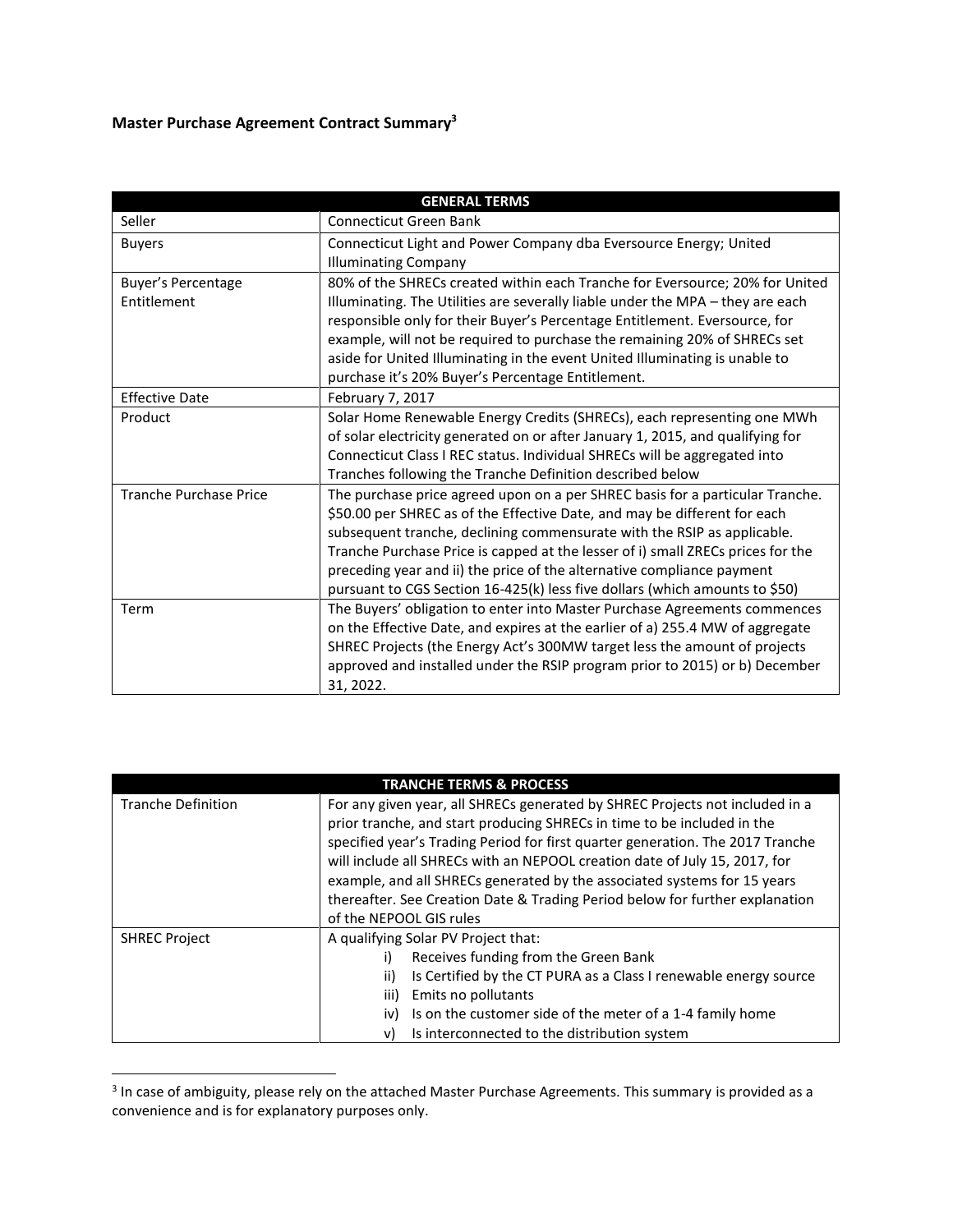|                                     | Is capable of producing RECs<br>vi)                                                                                                                                                                                                                                                                                                                   |
|-------------------------------------|-------------------------------------------------------------------------------------------------------------------------------------------------------------------------------------------------------------------------------------------------------------------------------------------------------------------------------------------------------|
| <b>Contract Year</b>                | For any Tranche Delivery Term, the 12 calendar months starting on the Tranche<br>Delivery Term Start Date and each subsequent 12 calendar month period<br>during such Tranche Delivery Term                                                                                                                                                           |
| <b>Tranche Delivery Term</b>        | The fifteen-year period beginning on the Tranche Delivery Term Start Date<br>during which the buyer is obligated to purchase all SHRECs generated by SHREC<br>projects in a particular Tranche. Following the 2017 example above, this would<br>include all RECs generated after January $1st$ , 2017 by the systems included in<br>the 2017 Tranche. |
| Tranche Delivery Term Start<br>Date | January 1 of a Tranche year                                                                                                                                                                                                                                                                                                                           |
| <b>Tranche Confirmation</b>         | Confirmation executed by both Buyer and Seller detailing SHREC Projects<br>included in the Tranche, aggregate capacity of such projects, the Tranche<br>Delivery Term Start Date, and the Tranche Purchase Price. Seller and Buyer will<br>execute Tranche Confirmation for each Tranche                                                              |

| <b>SHREC CREATION PROCESS</b>       |                                                                                           |  |
|-------------------------------------|-------------------------------------------------------------------------------------------|--|
| <b>NEPOOL GIS</b>                   | The New England Power Pool Generation Information System, a database and                  |  |
|                                     | certificate system for electricity generated within New England                           |  |
| <b>Creation Date</b>                | Per Rule 2.1 of the NEPOOL GIS Operating Rules: RECs are created quarterly on             |  |
|                                     | the 15th day of the calendar quarter that is the second calendar quarter                  |  |
|                                     | following the calendar quarter in which the Energy associated with a Certificate          |  |
|                                     | was generated. Certificates from energy generation occurring in Q1 of a                   |  |
|                                     | calendar year will then be created on July 15 <sup>th</sup> of the same year, for example |  |
| <b>Trading Period</b>               | Per Rule 3.2 of the NEPOOL GIS Operating Rules: Aside from trading occurring              |  |
|                                     | under Forward Certificate Transfers, each REC is transferrable from its Creation          |  |
|                                     | Date through 15 days prior to the end of its Creation Date quarter. From the              |  |
|                                     | above example, such RECs would be eligible for trades from July 15 <sup>th</sup> through  |  |
|                                     | September 15 <sup>th</sup>                                                                |  |
| <b>Forward Certificate Transfer</b> | The NEPOOL GIS process by which the transfer of SHRECs are scheduled, in                  |  |
|                                     | advance of their Creation Date, by the owner. After being scheduled in                    |  |
|                                     | advance, the trade is completed during the Trading Period as defined above.               |  |
|                                     | The Green Bank intends to execute the majority of its trades via Forward                  |  |
|                                     | Certificate Transfer.                                                                     |  |
| Metering                            | SHREC projects must be located behind the meter of a distribution customer of             |  |
|                                     | one of the electric distribution companies (i.e., the Utilities) in Connecticut.          |  |
|                                     | Each SHREC Project must have a separate meter dedicated to SHREC                          |  |
|                                     | measurement, the "REC Meter"                                                              |  |

|                         | <b>SELLER'S OBLIGATIONS &amp; REPRESENTATIONS</b>                              |
|-------------------------|--------------------------------------------------------------------------------|
| Seller's Obligations    | (1) Seller shall sell and deliver Buyer's Percentage Entitlement of the SHRECs |
| Deliverv<br>(1)         | for a particular Tranche                                                       |
| (2) Residual Delivery   | (2) Seller is obliged to sell Buyer all SHRECs generated by a particular       |
| Exclusivity<br>(3)      | Tranche's SHREC Projects beyond the 15-year term of the MPA at no cost,        |
| NEPOOL GIS Rules<br>(4) | for as long as a SHREC Project continues to generate SHRECs                    |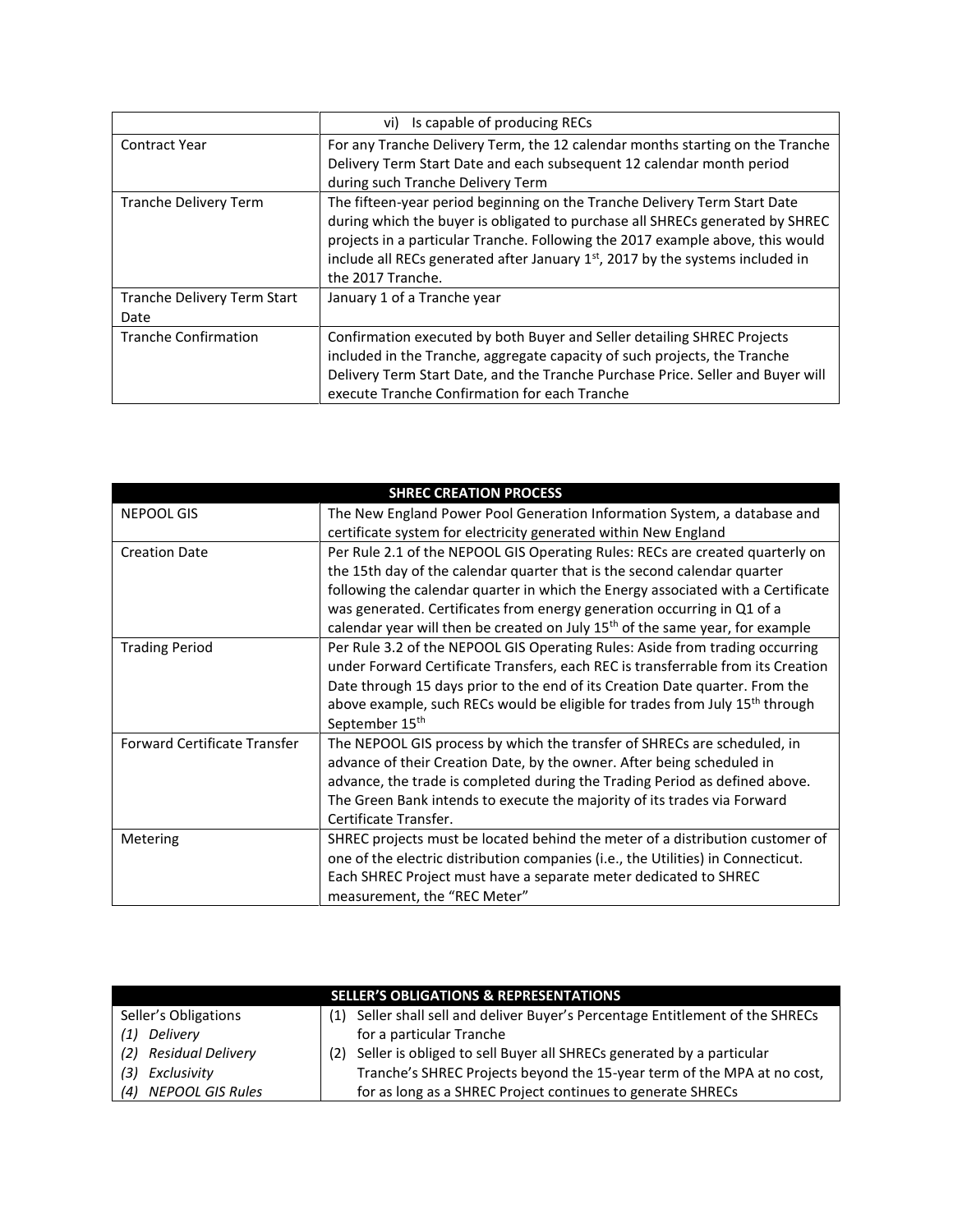| (5)<br>Prerequisites<br>(6)<br>Cooperation | (3) Seller must deliver Buyer's Percentage Entitlement exclusively to Buyer,<br>and shall not transfer or assign SHRECs or environmental attributes to<br>anyone other than Buyer except as specified in Section 9.2<br>Seller must comply with all NEPOOL GIS operating rules, and maintain<br>(4)<br>NEPOOL GIS and ISO-NE accounts required to store and deliver SHRECs<br>(5) Seller is responsible for verification of all pre-requisites to sale<br>(6) Seller shall provide Buyer with any necessary information and support to<br>achieve regulatory and corporate approvals. However, seller shall not<br>incur costs in excess of \$100k per year to support this effort, unless Buyer<br>agrees in writing to reimburse seller for an agreed-upon portion of the<br>costs                                                         |
|--------------------------------------------|----------------------------------------------------------------------------------------------------------------------------------------------------------------------------------------------------------------------------------------------------------------------------------------------------------------------------------------------------------------------------------------------------------------------------------------------------------------------------------------------------------------------------------------------------------------------------------------------------------------------------------------------------------------------------------------------------------------------------------------------------------------------------------------------------------------------------------------------|
| Seller Collateral Assignment               | Seller has the right to collaterally assign, mortgage, pledge, grant security                                                                                                                                                                                                                                                                                                                                                                                                                                                                                                                                                                                                                                                                                                                                                                |
| Rights (Section 9.2)                       | interests, or otherwise encumber its interests (including but not limited to the<br>right to receive payments) in the MPA to any lender in connection with a<br>financing only pursuant to Section 9.2.                                                                                                                                                                                                                                                                                                                                                                                                                                                                                                                                                                                                                                      |
| Seller's Representations                   | As of the Effective Date, Seller has all necessary power and authority to<br>execute its obligations under the MPA. The execution of these obligations does<br>not violate any of the terms of the Seller's governing documents, and has been<br>duly authorized. To Seller's knowledge, there is no pending or threatened<br>litigation or administrative proceeding that materially adversely affects Seller's<br>ability to execute its obligations under the MPA. Seller is not bankrupt and<br>there are no proceedings pending or being contemplated which could result in<br>bankruptcy.<br>Additionally, upon delivery, Seller warrants that title to any and all of the<br>SHRECs and environmental attributes delivered to Buyer are delivered free of<br>any encumbrances. Upon delivery, Seller represents and warrants to Buyer |
|                                            | that is has sold the SHRECs exclusively to the Buyer and such SHRECs have not<br>expired.                                                                                                                                                                                                                                                                                                                                                                                                                                                                                                                                                                                                                                                                                                                                                    |

| <b>BUYER'S OBLIGATIONS &amp; REPRESENTATIONS</b> |                                                                                   |  |
|--------------------------------------------------|-----------------------------------------------------------------------------------|--|
| <b>Buyer's Obligations</b>                       | Buyer shall purchase and receive Buyer's Percentage Entitlement of the<br>(1)     |  |
| Purchase<br>(1)                                  | SHRECs for a particular Tranche                                                   |  |
| Section 9.2 Assignment<br>(2)                    | Buyer consents to the Seller's obtaining financing secured by all revenues<br>(2) |  |
| Rights                                           | paid or to be paid to Seller under the MPA. Buyer agrees that in an event         |  |
|                                                  | of default, collateral assignee will be entitled to exercise rights and           |  |
|                                                  | remedies of Seller. Buyer agrees that collateral assignee will have the right     |  |
|                                                  | but not the obligation to cure any default on the part of Seller, unless the      |  |
|                                                  | assignee has succeeded to Seller's obligations under the MPA. Buyer               |  |
|                                                  | agrees to execute any consents to assignment and provide a written                |  |
|                                                  | acknowledgement within twenty days of written request                             |  |
| <b>Buyer Cost Recovery</b>                       | Seller and Buyer acknowledge that the Buyer's costs associated with the MPA       |  |
|                                                  | and the amounts to be paid for SHRECs are premised upon the CT PURA's             |  |
|                                                  | approval of full cost recovery by the Buyer. If the CT PURA or other agency of    |  |
|                                                  | appropriate jurisdiction prohibits full cost recovery of the Buyer, Buyer may     |  |
|                                                  | reduce its obligation to pay Seller to the extent of the diminished cost          |  |
|                                                  | recovery.                                                                         |  |
| <b>Buyer SHREC Utilization</b>                   | Buyer has the right to utilize, resell or convey SHRECs and environmental         |  |
| Rights                                           | attributes at its sole discretion. If the statutory and regulatory framework      |  |
|                                                  | governing SHRECs is amended or suspended following Tranche Confirmation,          |  |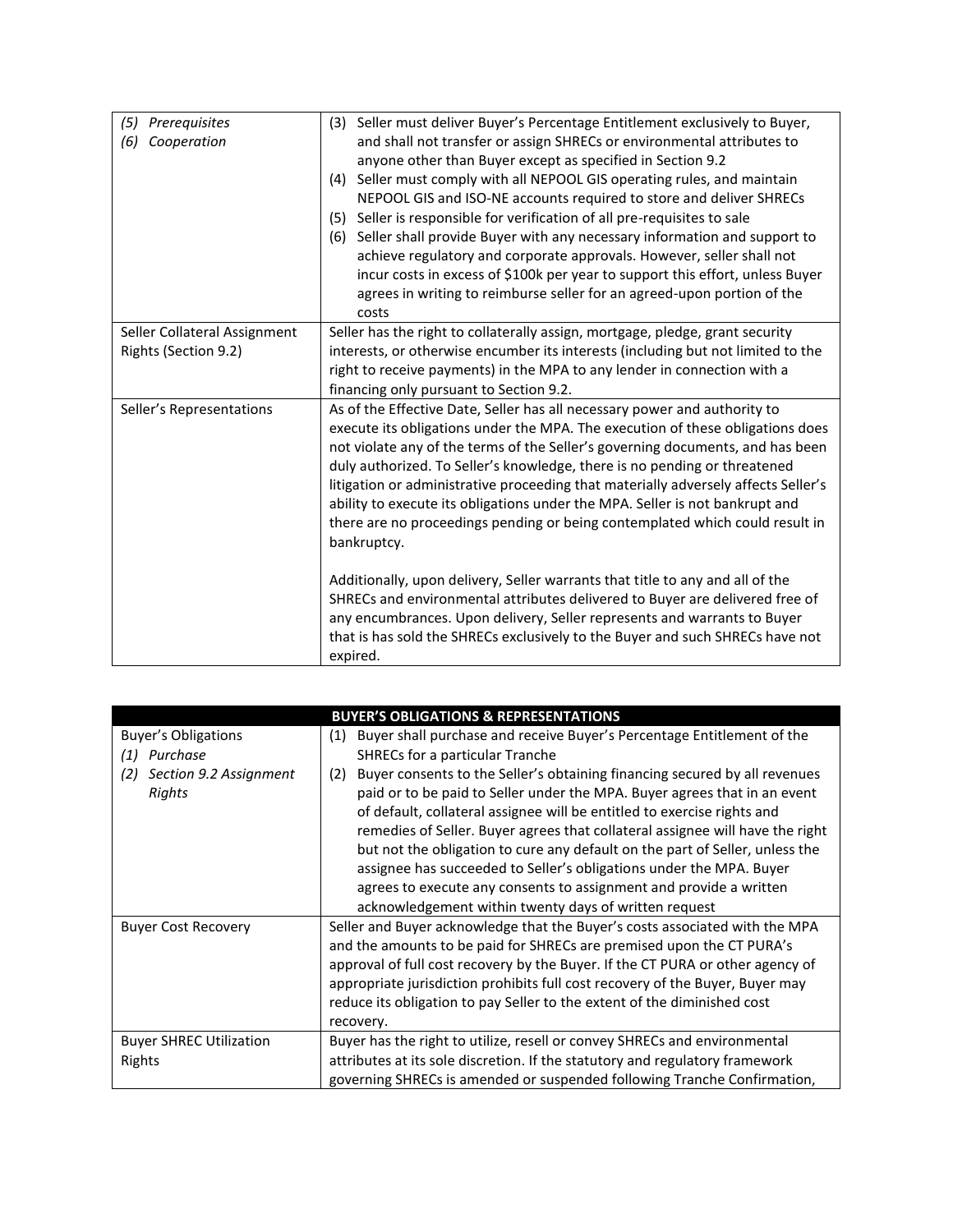|                                | Buyer may choose to qualify SHREC projects in another state or federal<br>program                                                                                                                                                                                                                                                                                                                                                                                                                                                                                                         |
|--------------------------------|-------------------------------------------------------------------------------------------------------------------------------------------------------------------------------------------------------------------------------------------------------------------------------------------------------------------------------------------------------------------------------------------------------------------------------------------------------------------------------------------------------------------------------------------------------------------------------------------|
| <b>Buyer's Representations</b> | As of the Effective Date, Buyer has all necessary power and authority to<br>execute its obligations under the MPA. The execution of these obligations does<br>not violate any of the terms of the Buyer's governing documents, and has been<br>duly authorized. To Buyer's knowledge, there is no pending or threatened<br>litigation or administrative proceeding that materially adversely affects Buyer's<br>ability to execute its obligations under the MPA. Buyer is not bankrupt and<br>there are no proceedings pending or being contemplated which could result in<br>bankruptcy |

|                              | <b>COMMON TERMS</b>                                                                   |
|------------------------------|---------------------------------------------------------------------------------------|
| Delivery and Title Transfer  | Delivery occurs when transfer and receipt via NEPOOL GIS to the account               |
|                              | maintained by the buyer is complete. Seller shall effect the transfer to Buyer's      |
|                              | account via a Forward Certificate Transfer, and upon receipt all rights, title and    |
|                              | interest in SHRECs will transfer to Buyer                                             |
| Payment                      | (1) Payment for SHRECs delivered will be due on the last business day of              |
| $(1)$ Timing                 | the month following the month during which such SHRECs were                           |
| (2) Disputes                 | delivered. Seller shall render an invoice to Buyer by the 15 <sup>th</sup> day of the |
| (3) Late Payment             | month following the SHREC delivery month                                              |
|                              | (2) Either disputing party must notify the other in writing, and can elect            |
|                              | to withhold payment pending resolution of the dispute. Withheld                       |
|                              | amounts will accrue interest in the same manner as late payments                      |
|                              | (see below) on any amounts determined to have been properly billed.                   |
|                              | If Buyer seeks clarification from the CT PURA on uses or cost recovery                |
|                              | methods for SHRECs, interest will not accrue during the period                        |
|                              | pending clarification. There will be a 24-month statute of limitations                |
|                              | on new disputes for any particular payment.                                           |
|                              | (3) Interest on late payments will bear interest from and including the               |
|                              | due date and will be calculated at the current date's Federal Funds                   |
|                              | <b>Effective Rate</b>                                                                 |
| Prerequisites for Purchase   | Buyer's obligation to purchase SHRECs for any particular Tranche is contingent        |
|                              | upon satisfaction of all of the following:                                            |
|                              | Buyer has received a final decision of approval from the CT PURA<br>i)                |
|                              | as well as corporate approval<br>Tranche Confirmations have been executed<br>ii)      |
|                              | Seller has provided and Buyer has accepted notice certifying a) all<br>iii)           |
|                              | applicable projects have begun generation, b) the Tranche                             |
|                              | Purchase Price, and c) the SHREC projects qualify for CT Class I                      |
|                              | <b>REC</b> status                                                                     |
| Assignment                   | Except as permitted in Section 9.2, the MPA may not be assigned without               |
|                              | written consent of the other party and without regulatory approval. Such              |
|                              | consent may not be unreasonably withheld, conditioned, or delayed. When               |
|                              | assigned, no assignment shall release the assignor from its obligations under         |
|                              | the MPA without the written consent of the other party.                               |
| Failure to Obtain Regulatory | If either party receives from the CT PURA a final decision that invalidates a         |
| Approval                     | provision of the MPA other than one which impacts the transfer of SHRECs or           |
|                              | Buyer's Cost Recovery, a) the remaining provisions of the MPA remain in full          |
|                              | force and effect and b) Buyer and Seller will endeavor in good faith to replace       |
|                              | the invalid provisions with provisions that preserve the economic effects and         |
|                              | fundamental rights of the parties under the MPA.                                      |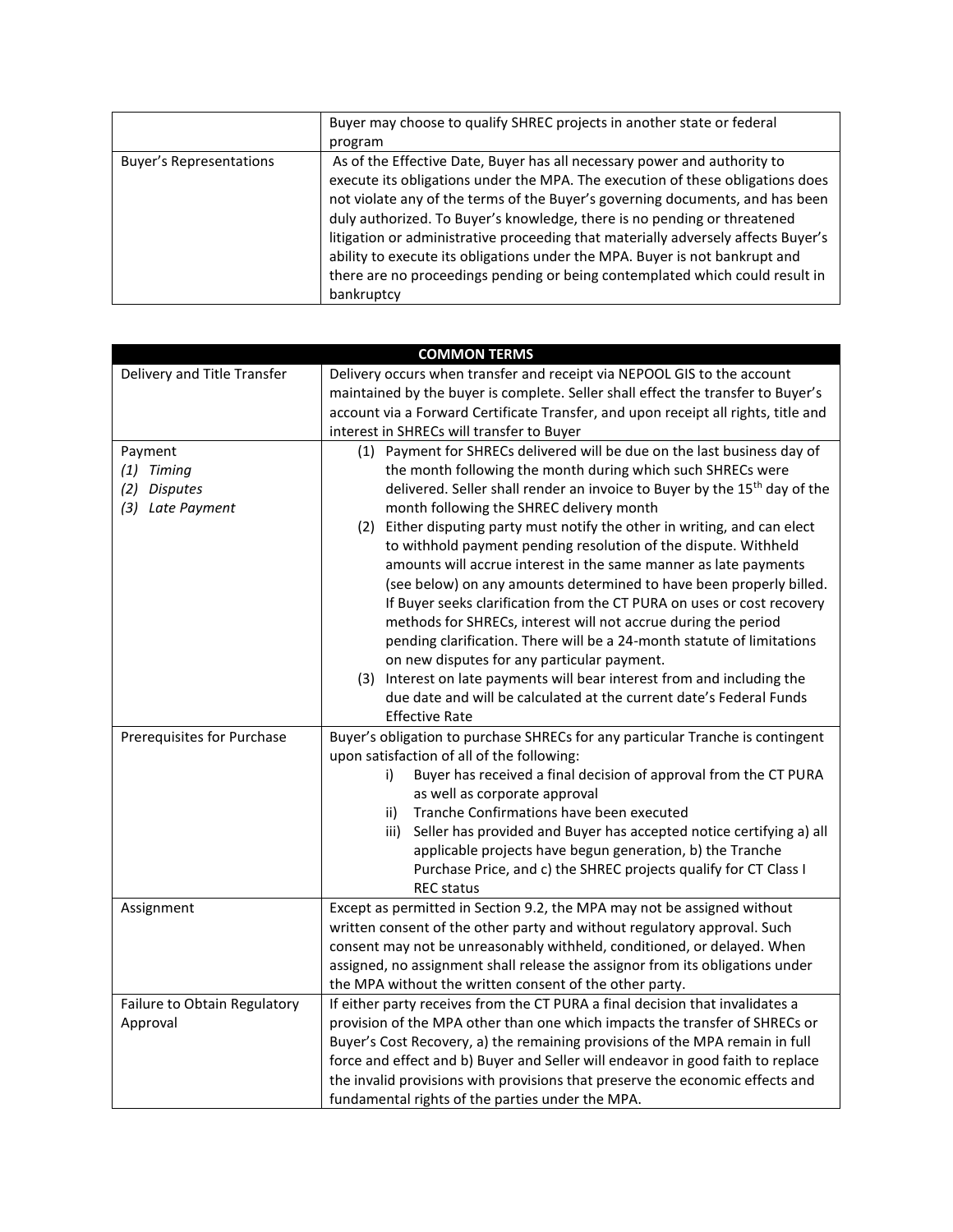| <b>Events of Default</b>           | An Event of Default under the MPA has occurred when:                               |
|------------------------------------|------------------------------------------------------------------------------------|
| 1)<br><b>Material Breach</b>       | (1) A party breaches any of its obligations and a) does not cure within ten        |
| <b>Falsification of Reps</b><br>2) | business days of written notice from the non-breaching party or b)                 |
| and Warranties                     | does not cure its obligation within twenty business days after notice,             |
| Bankruptcy<br>3)                   | following a ten-day extension for diligent work                                    |
|                                    | (2) A representation or warranty made by a party proves false in any               |
|                                    | material respect                                                                   |
|                                    | (3) A party becomes bankrupt                                                       |
| Remedies                           | Non-defaulting party may:                                                          |
|                                    | • Pursue rights and remedies as may be available in law and equity                 |
|                                    | • Withhold any payments due in respect of the MPA up to the extent of its          |
|                                    | damages                                                                            |
|                                    | • Terminate the agreement subject to the limitations of Early Termination          |
|                                    | • Suspend performance of its obligations with regards to transfer of SHRECs        |
|                                    | until such event of default is cured                                               |
| <b>Early Termination</b>           | Buyer will not exercise any right terminate or suspend the MPA unless it has       |
|                                    | given the defaulting party (Seller or assignee) prior written notice of its intent |
|                                    | and the defaulting party has not caused the defaulting condition to be cured       |
|                                    | within 15 days after the later of a) Buyer's notice or b) the expiration of the    |
|                                    | applicable periods of grace provided under the MPA. If such default cannot be      |
|                                    | reasonably cured by the defaulting party within 15 days, the cure period will be   |
|                                    | extended for a reasonable period of time not to exceed 15 days (for an             |
|                                    | aggregate 30-day cure period).                                                     |
| Force Majeure                      | Force Majeure events include, generally: 1) Political instability events such as   |
|                                    | riot, war, compulsory acquisition or acts of terrorism; 2) Ionizing events such as |
|                                    | contact with nuclear waste or radiation; 3) Natural disasters such as              |
|                                    | earthquakes or fires; 4) Strikes or industrial disputes                            |
|                                    | Force Majeure events do NOT include:1) Curtailment arising from mechanical         |
|                                    | or equipment failure attributable to wear and tear; 2) Financial hardship,         |
|                                    | including events that merely increase cost to one of the parties; 3) Seller's      |
|                                    | ability to sell SHRECs at a price greater than the Tranche Purchase Price 4)       |
|                                    | Buyer's ability to purchase SHRECs at a price lower than the Tranche Purchase      |
|                                    | Price                                                                              |
| Severability                       | If any portion of this agreement is held or judged invalid, illegal or             |
|                                    | unenforceable, then such portion will be deemed separate, severable and            |
|                                    | independent of the MPA. The remaining portions of the MPA will remain in full      |
|                                    | force and effect.                                                                  |
| Governing Law                      | Agreement is interpreted and governed by the laws of Connecticut                   |
|                                    |                                                                                    |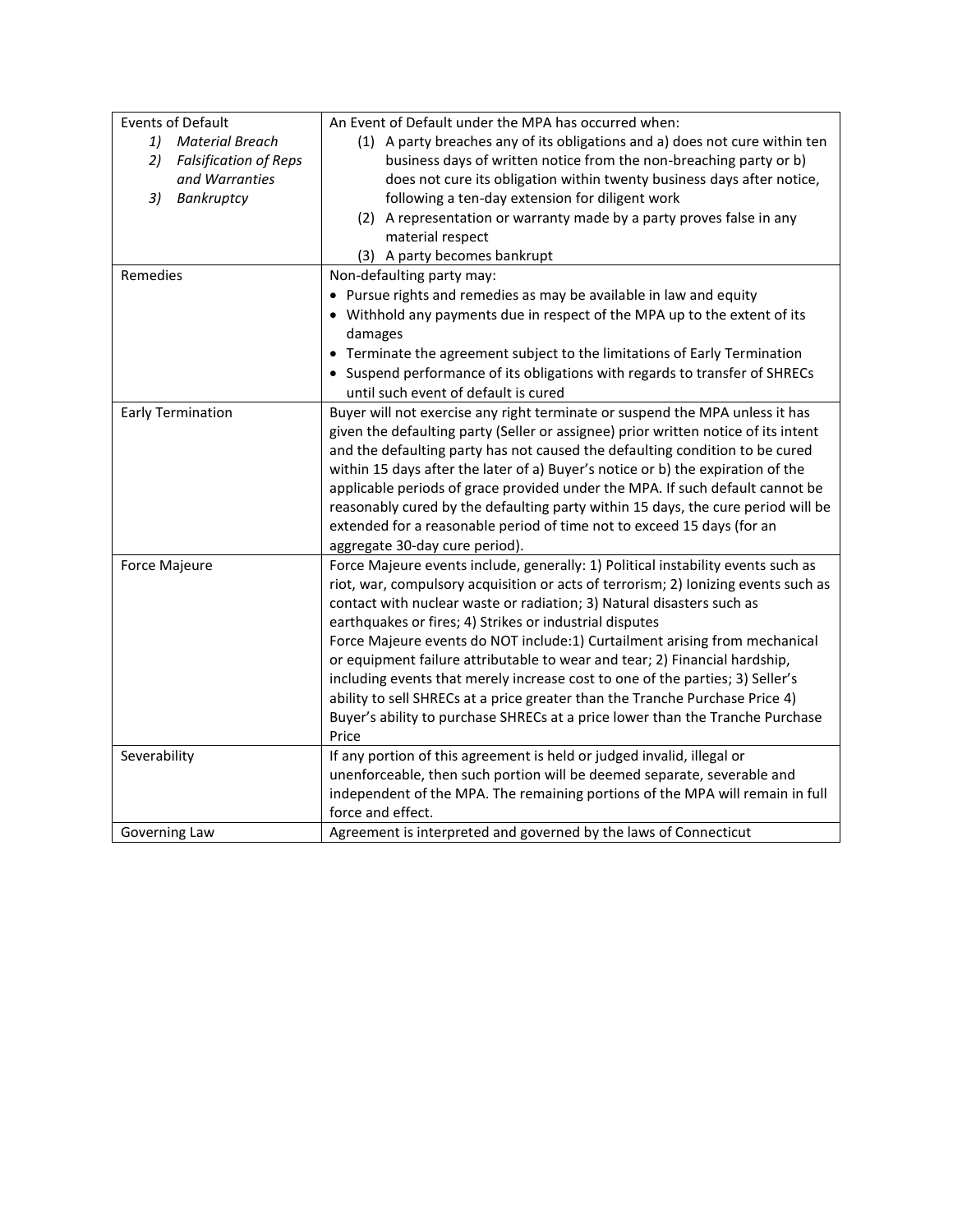### **RSIP Program Eligibility Criteria**

#### **Service Territory**

Eligible customers must be located within the service territory of United Illuminating or Eversource Energy. Customers in Connecticut Municipal Electrical Energy Cooperative (CMEEC) territories are not eligible for the RSIP.

#### Eligible Contractors

RSIP Eligibility depends largely on the experience level of the contractor performing the solar installation. The requirements for qualifying as an Eligible Contractor are below:

- Completion of Connecticut's applicable occupational and professional licensing programs, such as E-1, PV-1, and/or HIC licenses.
- At least one permanent employee of the Eligible Contractor must satisfy the Green Bank's North American Board of Certified Energy Practitioners (NABCEP) training requirement by achieving a passing score on the NABCEP Entry Level PV exam
- Eligible contractors must have been responsible for the coordination and installation of at least three (3) PV systems (Primary Installs), or must have worked as an apprentice on at least six (6) PV systems (Apprentice Installs
- Completed Contractor Application
- Bank Reference Letter verifying financial solvency and health
- Resumes for company individuals directly involved in the program, whether through installation or administration
- Subcontracting agreements for any company used to install solar PV under the RSIP program
- Customer References. Applicants who have prior experience installing PV systems as an apprentice or primary installer must provide a list of up to six (6) prior PV customers and associated contact information
- Workmanship Warranty of at least five years, covering all components of the PV system against breakdown or degradation in electrical output of more than 10% from the original rated electrical output. Additionally, the warranty must cover full costs of labor for repair or replacement of any defective PV system components
- General Liability Insurance of at least one million dollars

## Third Party System Owners

If an RSIP system will be owned by a third party rather than a homeowner, in addition to the contractor requirements stated above there are further requirements for the third-party owner (TPO).

- Copies of all Agreements with Eligible Contractors for installation of solar PV systems
- Lease and/or PPA Contract Terms. The Green Bank will review all form leases and PPAs to ensure inclusion of the following in standard agreements:
	- o Company License
	- o Home Improvement Salesperson License